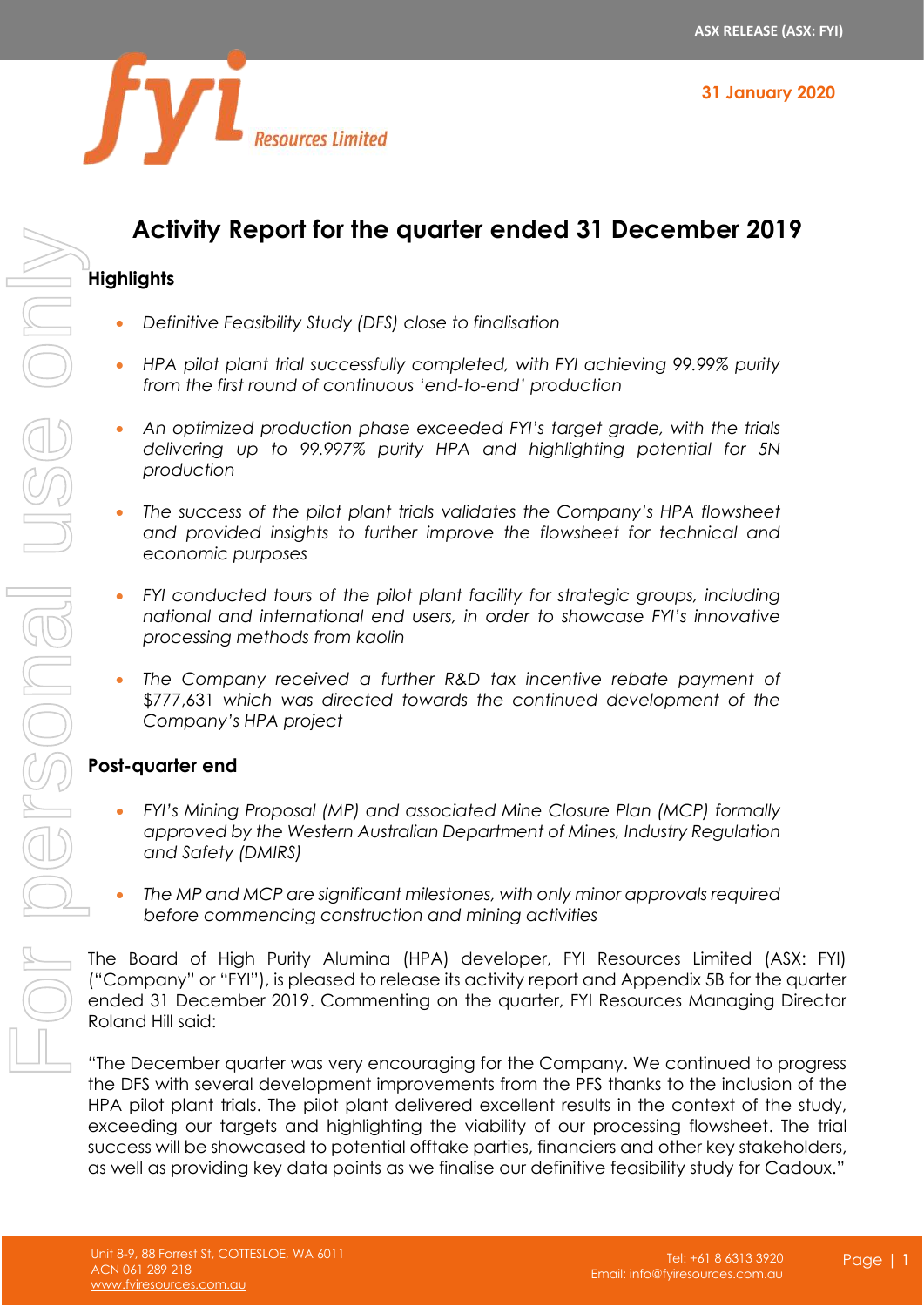



#### **DFS progress**

The DFS progressed positively over the quarter incorporating excellent study inputs from the ongoing R&D activities and associated study work (see below for further detail). The level of study detail and diligence by our expert study managers, supports an expected robust and positive DFS.

With the metallurgical phase of the study largely now completed, the final focus of the study is on the engineering phase including the completed design and cost estimation (both CAPEX and OPEX) of the project.

## **99.99% target purity HPA exceeded from pilot plant trial**

During the quarter, the Company announced the first round of results from the Company's recently completed HPA pilot plant trial (see ASX announcement 9th October 2019). These results achieved the target grade, averaging  $99.99\%$  Al<sub>2</sub>O<sub>3</sub> (4N HPA) and validates the flowsheet design for our Cadoux HPA project.

FYI's pilot plant trial production was designed to test functional operations of its innovative HPA flowsheet design and to observe and analyse the continuous "end to end" process operation for scale up factors for inclusion into the proposed full-scale commercial plant.

Using kaolin feedstock from the Cadoux mining lease, FYI completed two pilot plant trial product phases: one phase comprised a standard process, the second phase included an optimised trial which included flowsheet and materials handling modifications to the plant to test the potential to improve upon the targeted 4N HPA.

Samples of the final HPA product from each phase of trial production were submitted for high level Glow Discharge Mass Spectrometry (**GDMS**) analysis to EAG Laboratories in New York, USA for independent, high accuracy, confirmation of product grades.

The EAG Laboratories confirmed that each phase achieved an average grade exceeding the target purity of  $99.99\%$  Al<sub>2</sub>O<sub>3</sub>.

EAG laboratories GDMS results for the second phase of pilot plant tests were:

| <b>GDMS HPA Analysis</b> |             |  |
|--------------------------|-------------|--|
| Sample #                 | $Al_2O_3$ % |  |
|                          | 99.995      |  |
|                          | 99.997      |  |
| 3                        | 99.994      |  |
|                          | 99.993      |  |
| Average                  | 99.995      |  |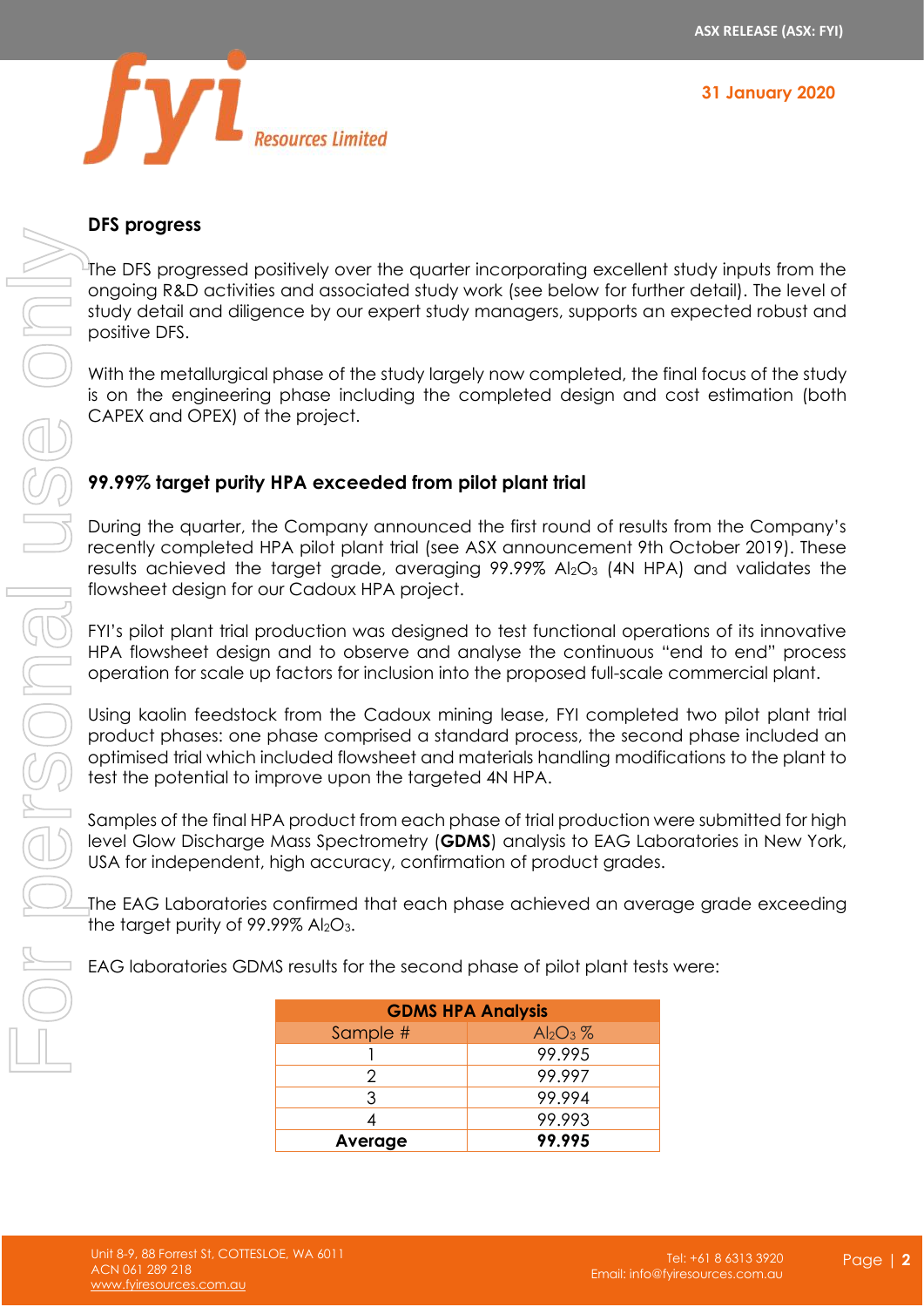

#### **Pilot plant results implications**

The pilot plant trials were extremely encouraging and well supported by the above target results. Importantly for product development, the trials provided verification of the previous "bench top" test work (the batch, locked cycle and variability testing) and the other supporting tests undertaken and incorporated into the design and construction of the pilot plant.

In addition to demonstrating that the production of target grade  $> 99.99\%$  Al<sub>2</sub>O<sub>3</sub> is possible on a continuous basis from the Cadoux kaolin feed material, the pilot plant also provided valuable processing, operational and materials handling information that will be used to improve the engineering design criteria for a full-scale plant including the various unit processes, recycle streams, mass balances and materials of construction.

Pleasingly, it was noted that through trialing minor modifications to the pilot plant, the HPA process efficiency and yield could be improved incrementally resulting in potentially increased economic production.



## **FYI tours of HPA pilot plant facility to key customer and finance groups**

FYI conducted a number of pilot plant tours for strategic groups and media to view the continuous HPA refining process in operation from "end to end" utilising kaolin, sourced from the Company's 100% owned Cadoux project, as feedstock.

The visitor groups were invited on the basis of their current and/or future involvement and support of FYI's HPA strategy and include potential customers, commodity traders, project investors and financiers, government, researchers, Future Battery Industry representatives and media.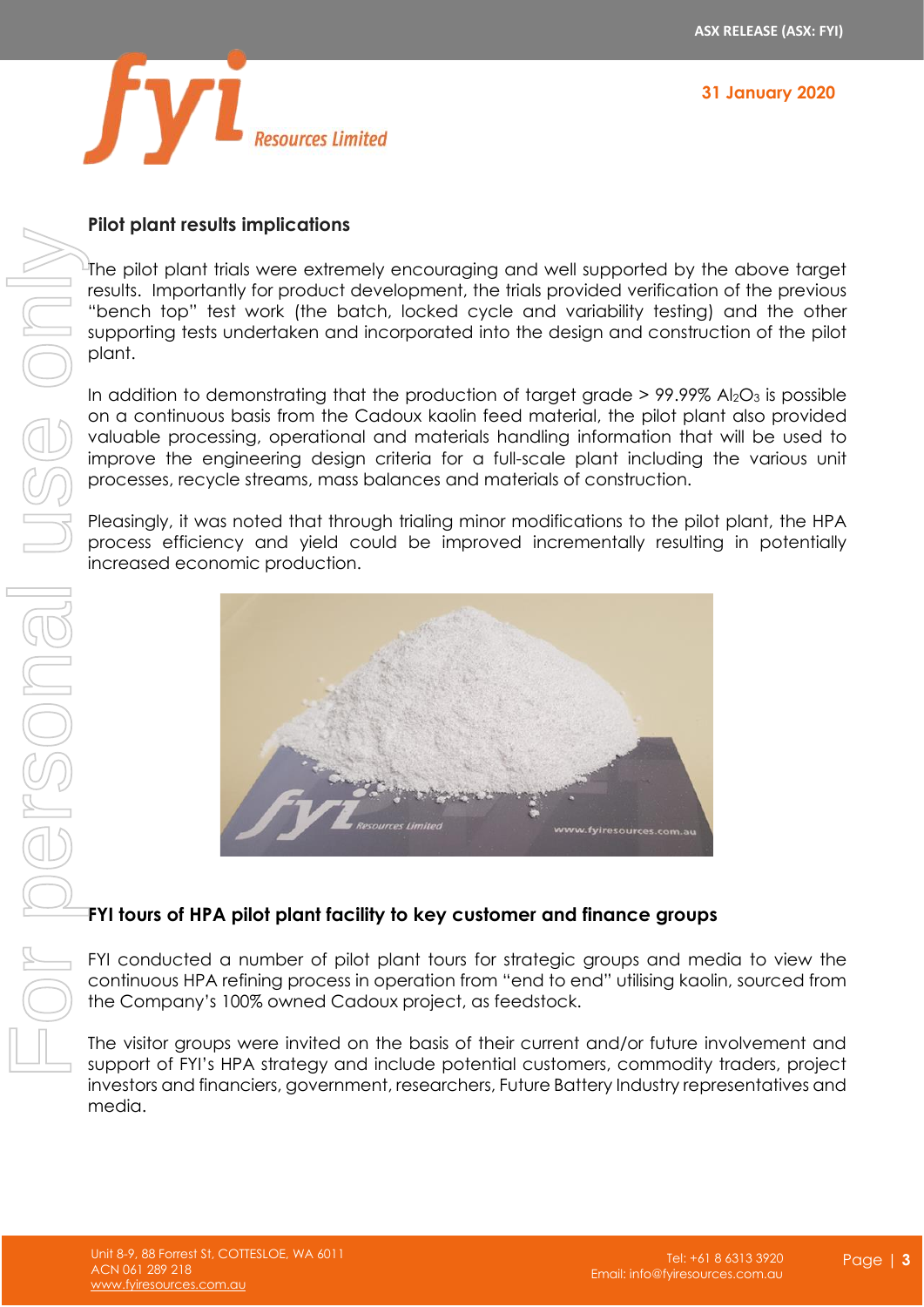

Over the development phase of the definitive DFS, FYI recognised several core objectives for the pilot plant. They included:

- a full demonstration of the complete "end to end" process allowing the observation of the operating characteristics of the innovative process flowsheet developed for FYI's HPA strategy;
- several important results (both positive and negative) from this trial have provided important insights to optimise economic parameters such as recoveries, flow rates, materials handling, and opex and capex costs;
- having access to the facility allows the visitor groups to be more deeply informed as a potential partner regarding the innovative flowsheet and of FYI's long-term development strategy;
- allows for more meaningful due diligence by interested parties; and
- the high-quality output produced by the pilot plant will be utilised for product qualification and negotiations with potential off-take parties.

#### **FYI receives Kwinana site approval to advance HPA production strategy**

FYI received approval from LandCorp for the lease of a prime 6-hectare industrial site in the Kwinana Industrial Area (KIA) as the location for its proposed HPA production facility where the Company intends to refine the kaolin feedstock from its Cadoux project into HPA.

The KIA is part of the greater Western Trade Coast, Western Australia's premier industrial area. This strategic zone is widely recognised as a manufacturing, engineering, chemical and resource processing and refining hub boasting a number of leading industrial and resource refining companies as proponents. Amongst the many benefits of locating in the KIA, is the synergies and economies available between the participating industries operating in the zone. In locating its HPA refinery in the KIA, FYI can benefit from the existing infrastructure, cheaper input costs, transport links and accessibility and available skilled workforce.

#### **KIA selection and approval criteria**

In order to be offered a site within the KIA, FYI had to demonstrate a number of key attributes including contributing to sustainable development, social advancement, technology breakthroughs or innovations, environmental protection that go beyond regulation, and the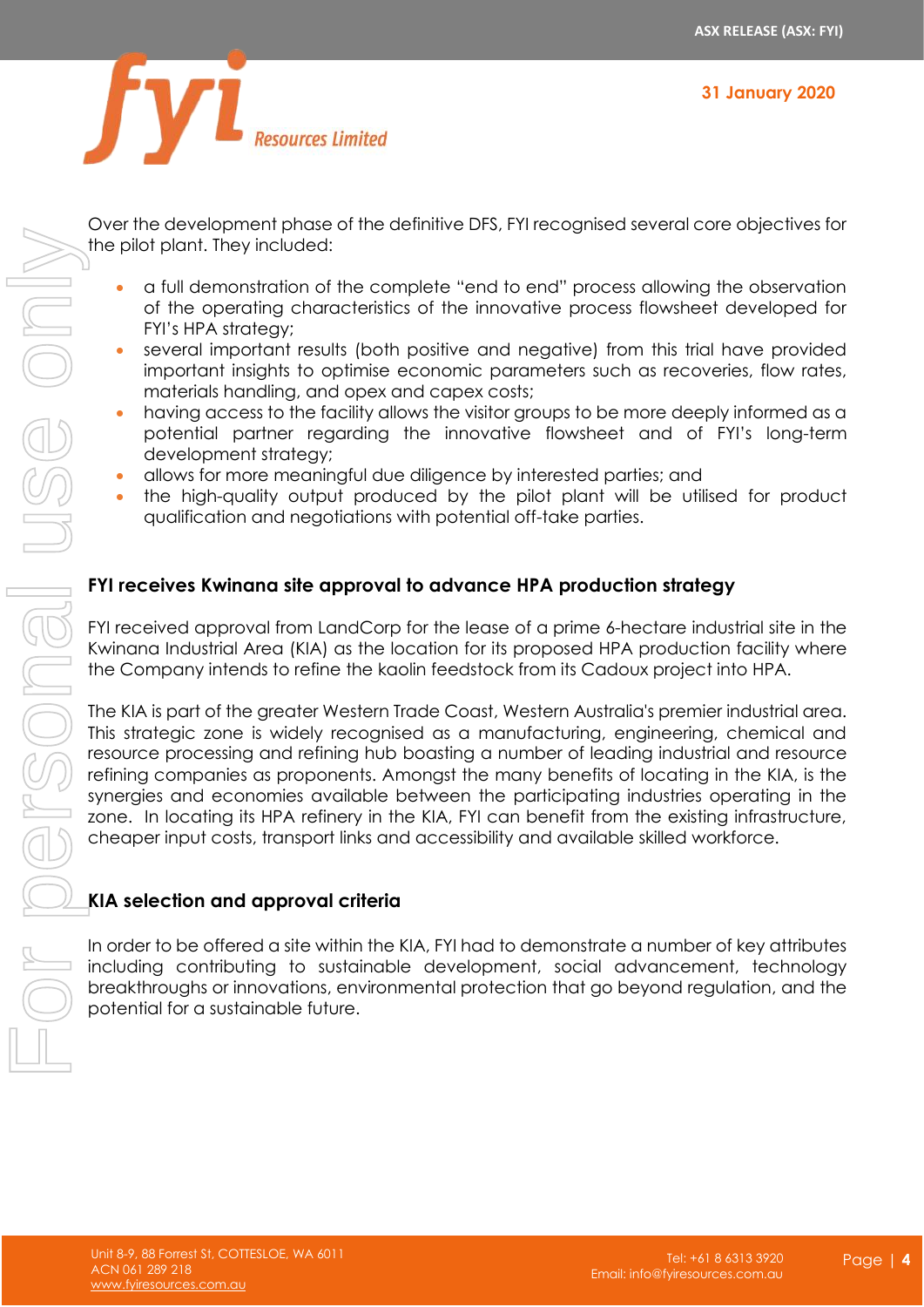



Schematic location diagram of FYI's HPA refinery site in Kwinana Industrial Area

## **R&D tax rebate payments**

FYI received an R&D tax incentive rebate payment of \$777,631 during the December quarter.

The R&D tax incentive rebate is an Australian Federal Government initiative jointly administered by AusIndustry and the Australian Taxation Office under which eligible companies can receive cash refunds of up to 43.5% of all eligible expenditure on designated research and development projects.

The rebate payment relates to FYI's expenditure on the development of the Company's innovative process design to refine HPA from aluminous clay (kaolin).

The R&D rebates are directed towards the continued development of the Company's HPA strategy of being a fully integrated, low-risk, low-cost producer of high purity alumina products.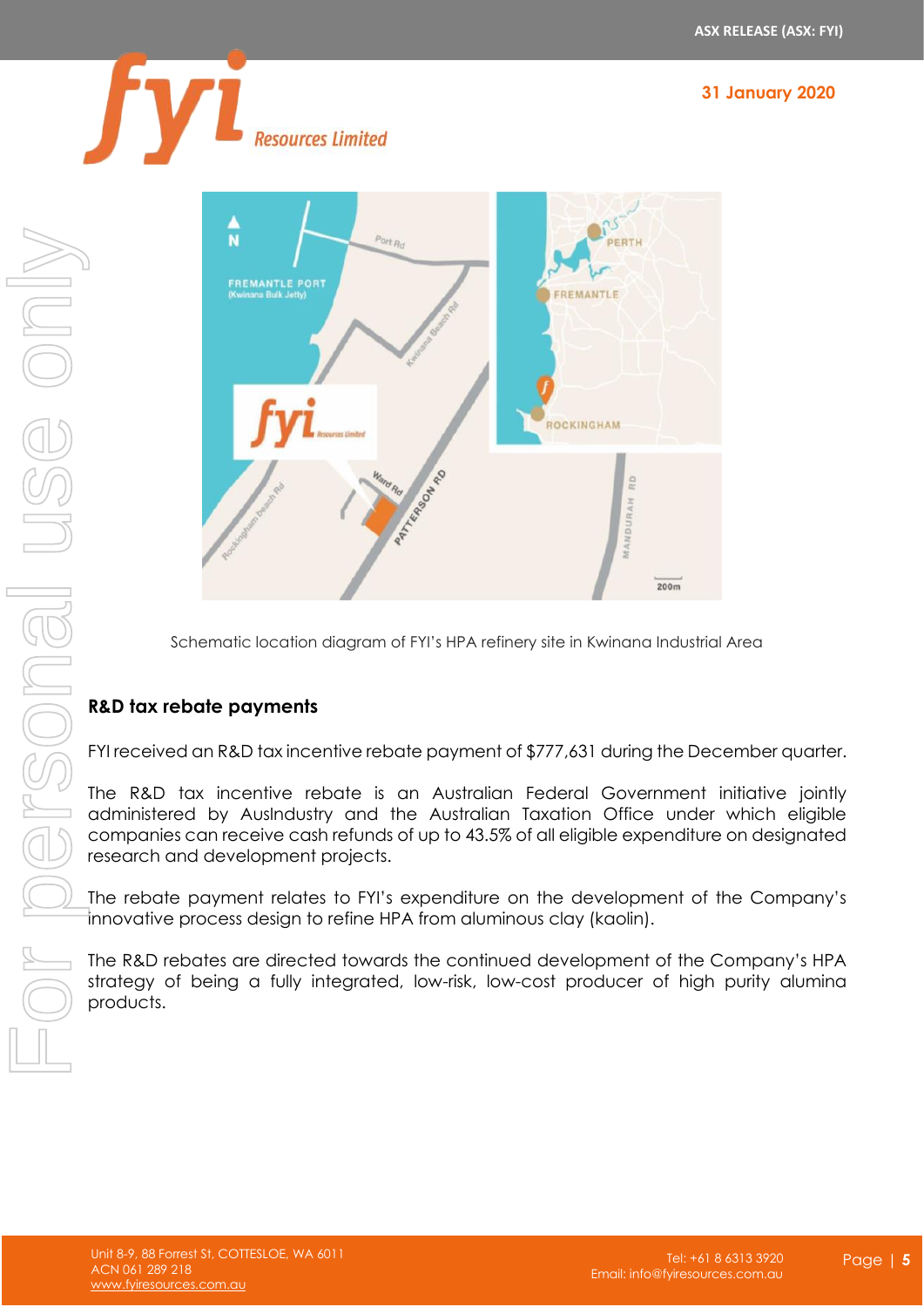



#### **Corporate**

As at 31 December 2019, FYI's cash at bank was approximately \$416,000.

With the technical studies associated with the DFS now largely completed, the ongoing corporate cash burn rate is expected to reduce significantly following the release of the study report. The Company is actively pursuing long term project finance alternatives as well as funding for ongoing working capital and support of the capital requirements for the HPA project.

#### **Planned March Quarter Activities**

- finalising and publication of the HPA feasibility study (DFS)
- progressing customer engagement
- continued HPA product development
- advance project financing
- progress Kwinana refinery site
- advance HPA project to final investment decision (FID)

## **For more information please contact:**

| <b>Roland Hill</b>              | <b>Simon Hinsley</b>           |
|---------------------------------|--------------------------------|
| <b>Managing Director</b>        | Investor & Media Relations     |
| Tel: +61 414 666 178            | Tel: 0401 809 653              |
| roland.hill@fyiresources.com.au | simon@nwrcommunications.com.au |

## **About FYI Resources Limited**

FYI's is positioning itself to be a significant producer of high purity alumina (HPA) in the rapidly developing light emitting diode (LED) and phosphor applications and the electric vehicle and static power storage markets as well as other associated high-tech product markets.

The foundation of FYI's HPA strategy is the superior quality aluminous clay (kaolin) deposit at Cadoux and positive response that the feedstock has to the Company's innovative and integrated processing flowsheet utilising uncomplicated moderate temperature and atmospheric pressure technologies. The strategy's quality attributes combine resulting in world class HPA project potential.

FYI is progressing positively with its DFS supporting a planned production of 4N and 5N HPA following the successful pilot plant trial achieving the targeted production grade of 99.99%  $Al_2O_3$ .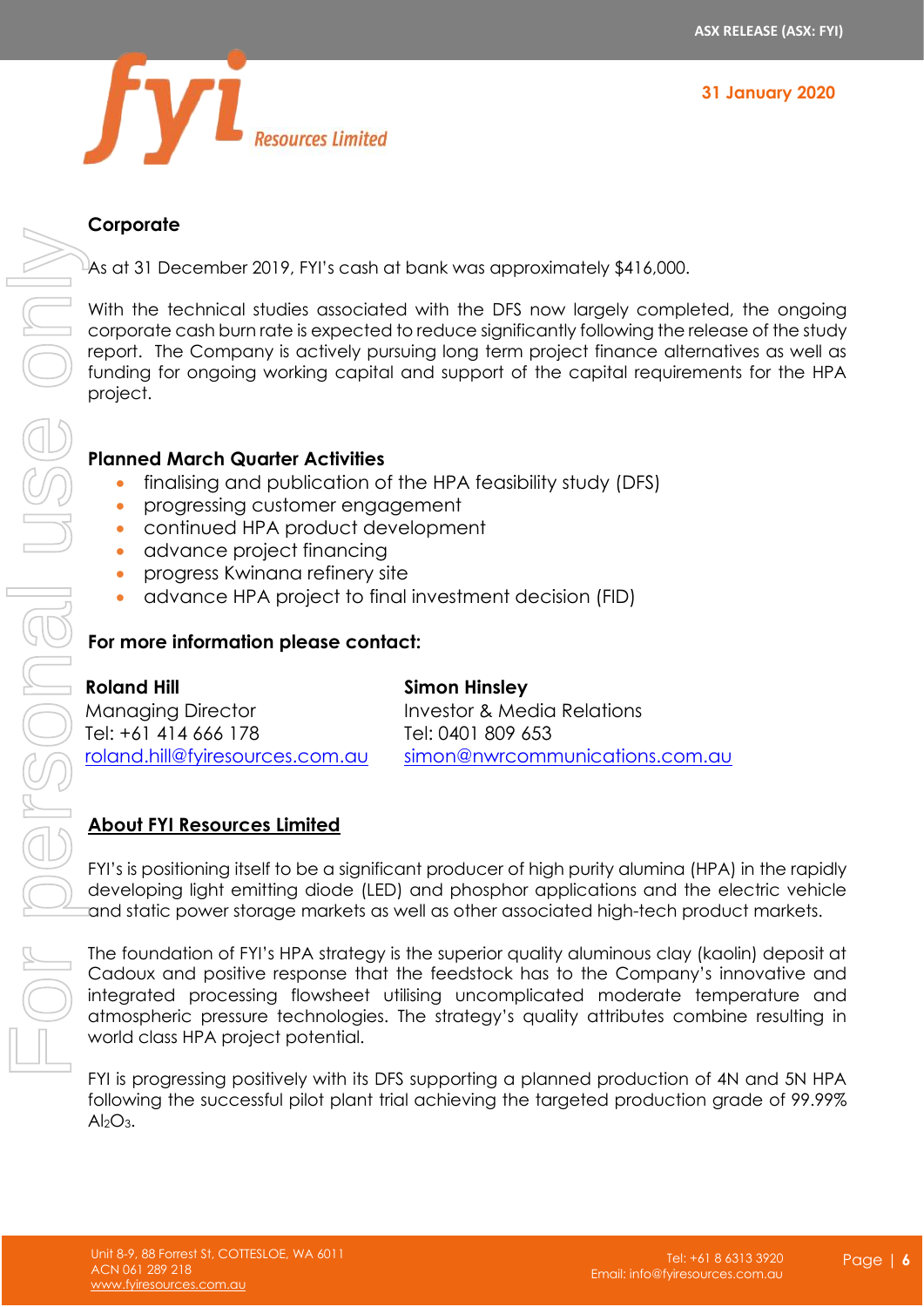

# **Interest in Mineral Tenements at 31 December 2019**

| <b>Tenement</b>                  | Location             | Interest at the beginning<br>of the quarter | Interest at the end of the<br>quarter |
|----------------------------------|----------------------|---------------------------------------------|---------------------------------------|
| E70/4673<br>E70/5145<br>M70/1388 | Western<br>Australia | 100%<br>100%<br>100%                        | 100%<br>0%<br>100%                    |
| WMM SPLs (6)                     | <b>Thailand</b>      | 100% (under application)                    | 100% (under application)              |

#### **Competent Persons Statements**

#### **Metallurgy**

The information in this report that relates to metallurgy and metallurgical test work is based on information reviewed and compiled by Mr Daryl Evans, a Competent Person who is a Fellow of the Australian Institute of Mining and Metallurgy (AusIMM). Mr Evans is an employee of Independent Metallurgical Operations Pty Ltd, and is a contractor to FYI. Mr Evans has sufficient experience that is relevant to this style of processing and type of deposit under consideration, and to the activity that he has undertaken to qualify as a Competent Person as defined in the 2012 Edition of the "Australasian Code for the Reporting of Exploration Results, Mineral Resources and Ore Reserves". Announcements in respect to metallurgical results are available to view on the Company's website at [www.fyiresources.com.au](http://www.fyiresources.com.au/) . **Example 19 Examples 10 Accord 19 Accord 19 Accord 19 Accord 19 Accord 19 Accord 19 Accord 19 Accord 19 Accord 19 Accord 19 Accord 19 Accord 19 Accord 19 Accord 19 Accord 19 Accord 19 Accord 19 Accord 19 Accord 19 Accord 1** 

The Company confirms that it is not aware of any new information or data that materially affects the information included in the original market announcements and that all material assumptions and technical parameters underpinning the findings in the relevant market announcements continue to apply and have not materially changed and that all material assumptions and technical parameters underpinning the estimate in the relevant market announcement continue to apply and have not materially changed. The Company confirms that the form and context in which the Competent Person's findings are presented have not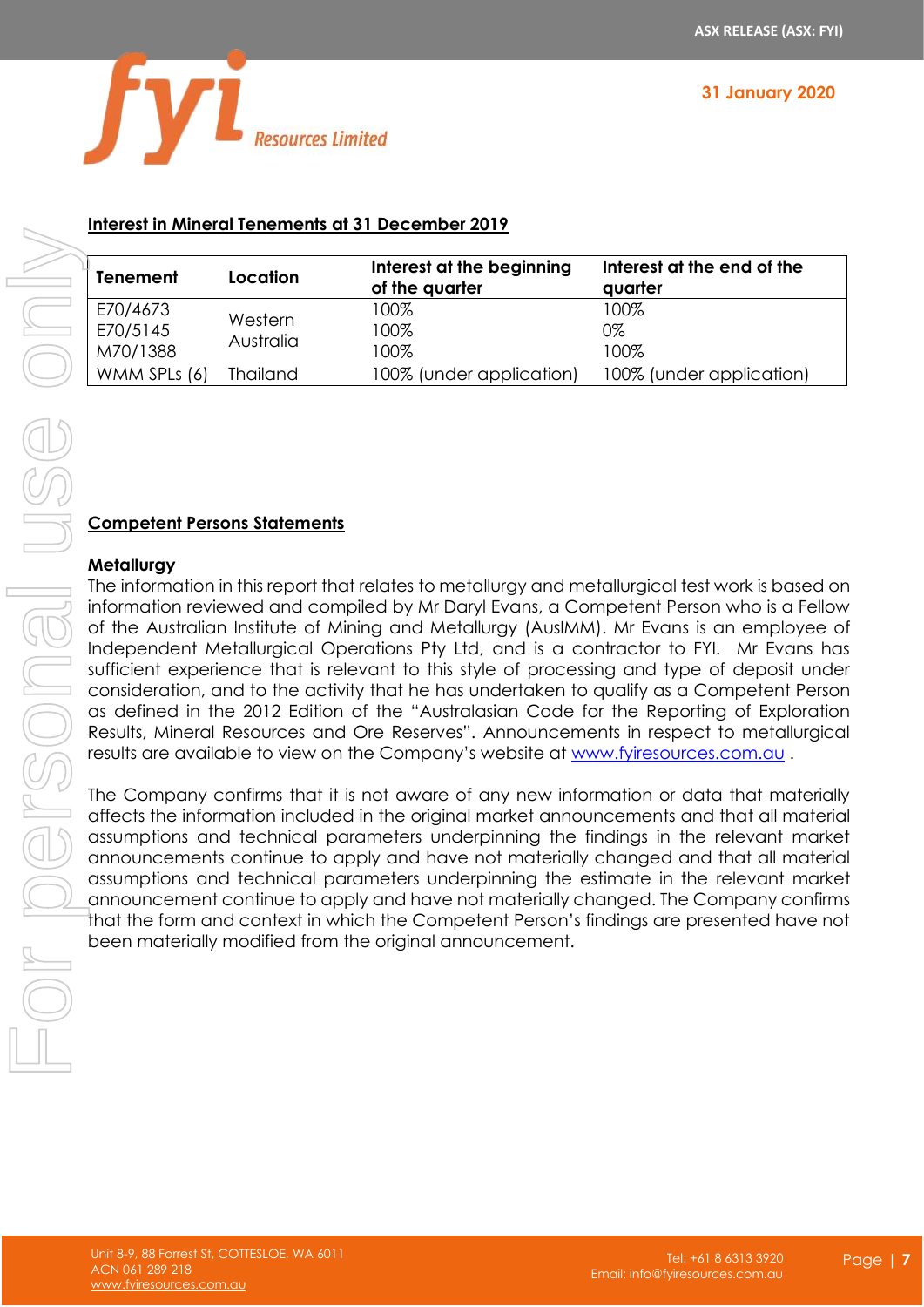*+Rule 5.5*

# **Appendix 5B**

# **Mining exploration entity and oil and gas exploration entity quarterly report**

Introduced 01/07/96 Origin Appendix 8 Amended 01/07/97, 01/07/98, 30/09/01, 01/06/10, 17/12/10, 01/05/13, 01/09/16

#### **Name of entity**

| <b>FYI Resources Limited</b> |  |
|------------------------------|--|
|------------------------------|--|

|  | 85 061 289 218 |  |
|--|----------------|--|

**ABN Quarter ended ("current quarter")**

31 December 2019

|     | <b>Consolidated statement of cash flows</b>       | <b>Current quarter</b><br>\$A'000 | Year to date<br>(6 months)<br>\$A'000 |
|-----|---------------------------------------------------|-----------------------------------|---------------------------------------|
| 1.  | Cash flows from operating activities              |                                   |                                       |
| 1.1 | Receipts from customers                           |                                   |                                       |
| 1.2 | Payments for                                      |                                   |                                       |
|     | exploration & evaluation<br>(a)                   | (526)                             | (1, 455)                              |
|     | development<br>(b)                                |                                   |                                       |
|     | production<br>(c)                                 |                                   |                                       |
|     | staff costs<br>(d)                                | (76)                              | (136)                                 |
|     | administration and corporate costs<br>(e)         | (71)                              | (119)                                 |
| 1.3 | Dividends received (see note 3)                   |                                   |                                       |
| 1.4 | Interest received                                 |                                   |                                       |
| 1.5 | Interest and other costs of finance paid          | (36)                              | (36)                                  |
| 1.6 | Income taxes paid                                 |                                   |                                       |
| 1.7 | Research and development refunds                  | 778                               | 778                                   |
| 1.8 | Other                                             |                                   |                                       |
| 1.9 | Net cash from / (used in) operating<br>activities | 69                                | (967)                                 |

| 2.  | Cash flows from investing activities |
|-----|--------------------------------------|
| 2.1 | Payments to acquire:                 |
|     | property, plant and equipment<br>(a) |
|     | tenements (see item 10)<br>(b)       |
|     | investments<br>(C)                   |
|     | other non-current assets<br>(d)      |

*1 September 2016* Page 1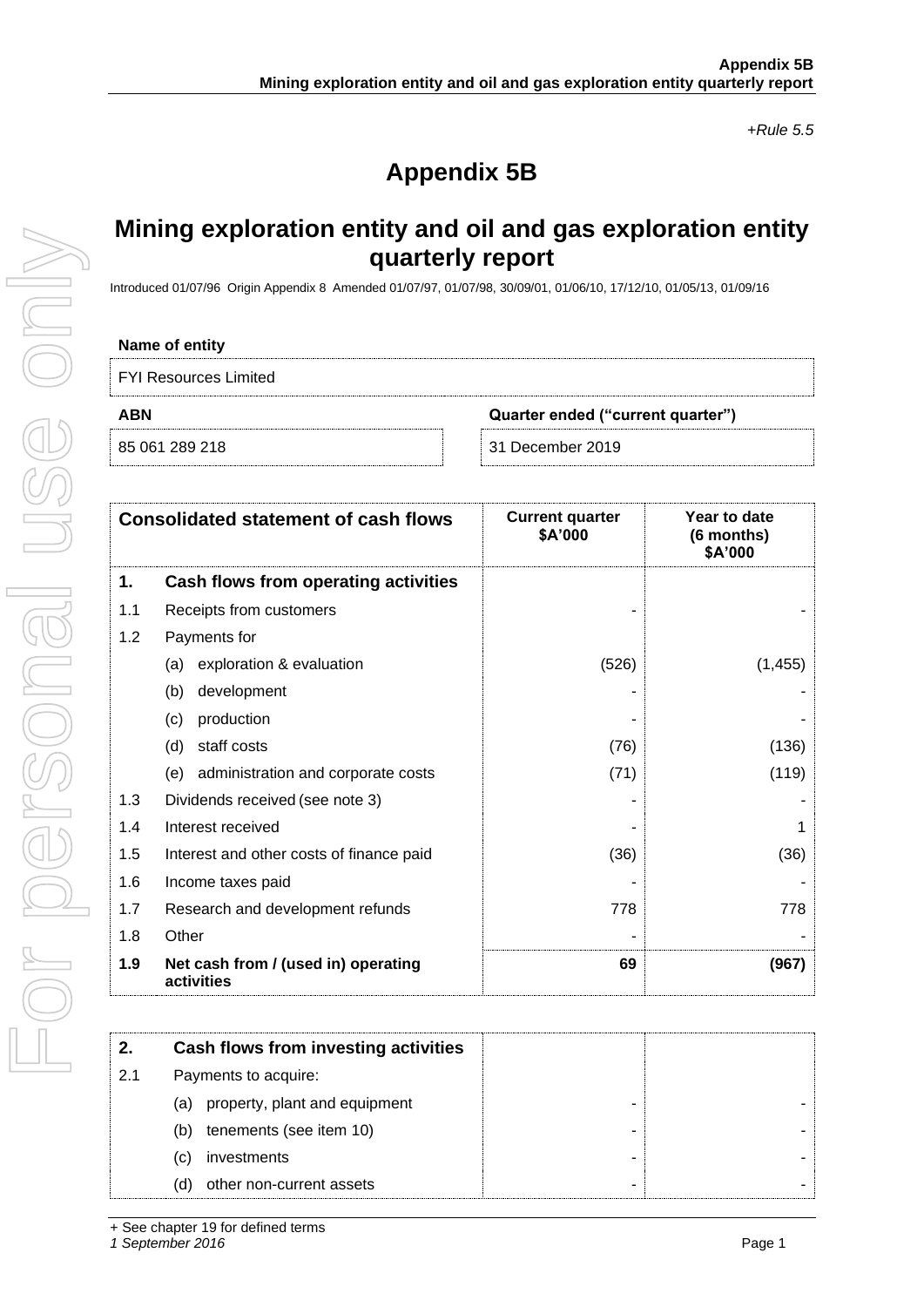|      | <b>Consolidated statement of cash flows</b>                                    | <b>Current quarter</b><br>\$A'000 | Year to date<br>(6 months)<br>\$A'000 |
|------|--------------------------------------------------------------------------------|-----------------------------------|---------------------------------------|
| 2.2  | Proceeds from the disposal of:                                                 |                                   |                                       |
|      | property, plant and equipment<br>(a)                                           |                                   |                                       |
|      | (b)<br>tenements (see item 10)                                                 |                                   |                                       |
|      | investments<br>(c)                                                             |                                   |                                       |
|      | (d)<br>other non-current assets                                                |                                   |                                       |
| 2.3  | Cash flows from loans to other entities                                        |                                   |                                       |
| 2.4  | Dividends received (see note 3)                                                |                                   |                                       |
| 2.5  | Other (provide details if material)                                            |                                   |                                       |
| 2.6  | Net cash from / (used in) investing<br>activities                              |                                   |                                       |
|      |                                                                                |                                   |                                       |
| 3.   | <b>Cash flows from financing activities</b>                                    |                                   |                                       |
| 3.1  | Proceeds from issues of shares                                                 |                                   |                                       |
| 3.2  | Proceeds from issue of convertible notes                                       |                                   |                                       |
| 3.3  | Proceeds from exercise of share options                                        |                                   |                                       |
| 3.4  | Transaction costs related to issues of<br>shares, convertible notes or options |                                   | (6)                                   |
| 3.5  | Proceeds from borrowings                                                       | 750                               | 999                                   |
| 3.6  | Repayment of borrowings                                                        | (550)                             | (550)                                 |
| 3.7  | Transaction costs related to loans and<br>borrowings                           |                                   |                                       |
| 3.8  | Dividends paid                                                                 |                                   |                                       |
| 3.9  | Other                                                                          |                                   |                                       |
| 3.10 | Net cash from / (used in) financing<br>activities                              | 200                               | 443                                   |

| 4.  | Net increase / (decrease) in cash and<br>cash equivalents for the period |     |       |
|-----|--------------------------------------------------------------------------|-----|-------|
| 4.1 | Cash and cash equivalents at beginning of<br>period                      | 147 | 940   |
| 4.2 | Net cash from / (used in) operating<br>activities (item 1.9 above)       | 69  | (967) |
| 4.3 | Net cash from / (used in) investing activities<br>(item 2.6 above)       |     |       |
| 4.4 | Net cash from / (used in) financing activities<br>item 3.10 above)       | 200 | 443   |
| 4.5 | Effect of movement in exchange rates on<br>cash held                     |     |       |
| 4.6 | Cash and cash equivalents at end of<br>period*                           | 416 | 416   |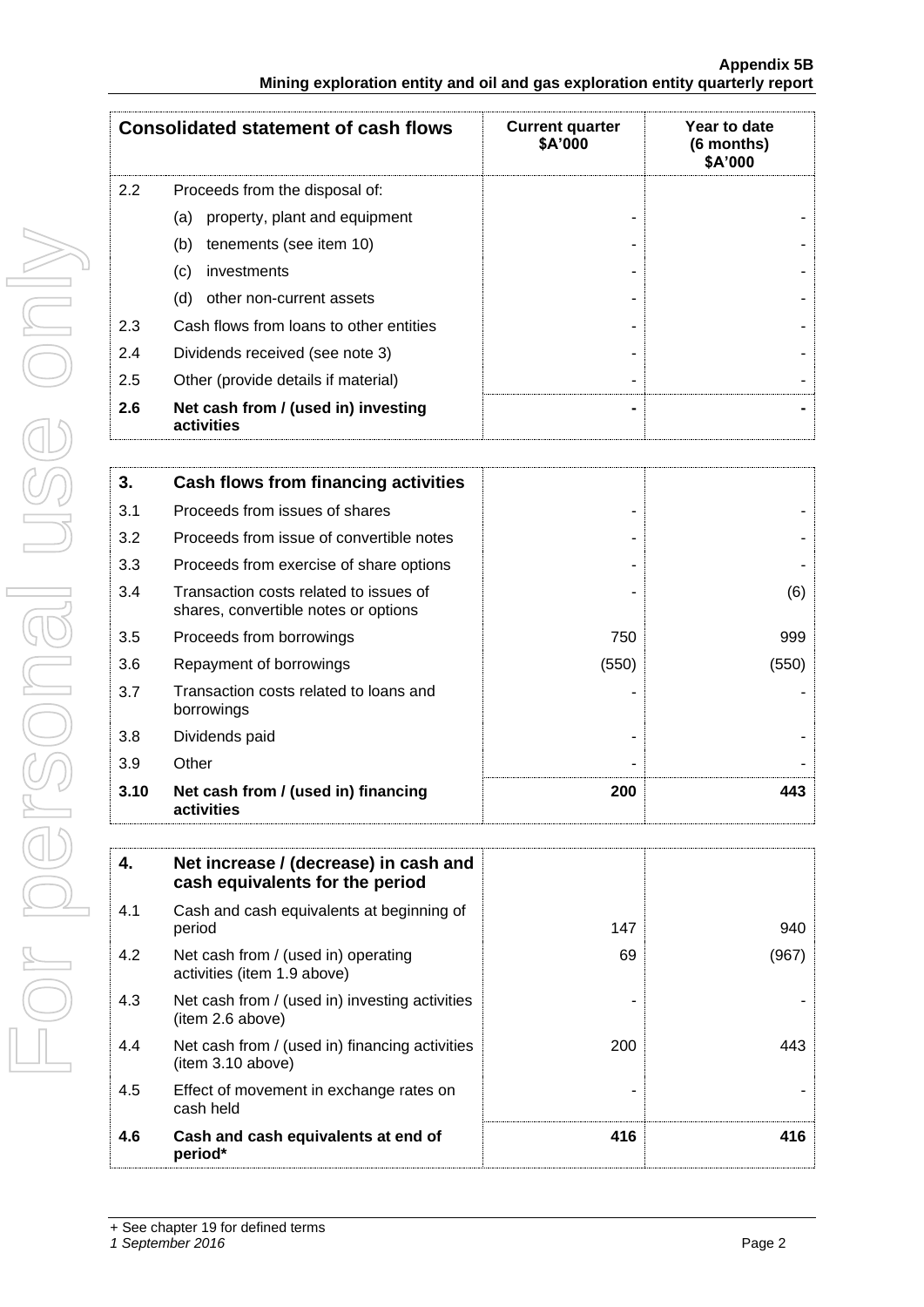| 5.  | Reconciliation of cash and cash<br>equivalents<br>at the end of the quarter (as shown in the<br>consolidated statement of cash flows) to the<br>related items in the accounts | <b>Current quarter</b><br>\$A'000 | <b>Previous quarter</b><br>\$A'000 |
|-----|-------------------------------------------------------------------------------------------------------------------------------------------------------------------------------|-----------------------------------|------------------------------------|
| 5.1 | <b>Bank balances</b>                                                                                                                                                          | 416                               | 147                                |
| 5.2 | Call deposits                                                                                                                                                                 |                                   |                                    |
| 5.3 | Bank overdrafts                                                                                                                                                               |                                   |                                    |
| 5.4 | Other (provide details)                                                                                                                                                       | ۰                                 |                                    |
| 5.5 | Cash and cash equivalents at end of<br>quarter (should equal item 4.6 above)                                                                                                  | 416                               | 147                                |

| 6.  | Payments to directors of the entity and their associates                            | <b>Current quarter</b><br><b>\$A'000</b> |
|-----|-------------------------------------------------------------------------------------|------------------------------------------|
| 6.1 | Aggregate amount of payments to these parties included in item 1.2                  | 76                                       |
| 6.2 | Aggregate amount of cash flow from loans to these parties included<br>in item $2.3$ |                                          |
| 63  | Include below any explanation necessary to understand the transactions included in  |                                          |

derstand the transactions included in items 6.1 and 6.2

Payment of fees to executive and non-executive directors including superannuation.

| 7. | Payments to related entities of the entity and their |
|----|------------------------------------------------------|
|    | associates                                           |

| 7.1 |  | Aggregate amount of payments to these parties included in item 1.2 |  |
|-----|--|--------------------------------------------------------------------|--|
|-----|--|--------------------------------------------------------------------|--|

- 7.2 Aggregate amount of cash flow from loans to these parties included in item 2.3
- 7.3 Include below any explanation necessary to understand the transactions included in items 7.1 and 7.2

**Current quarter \$A'000**

-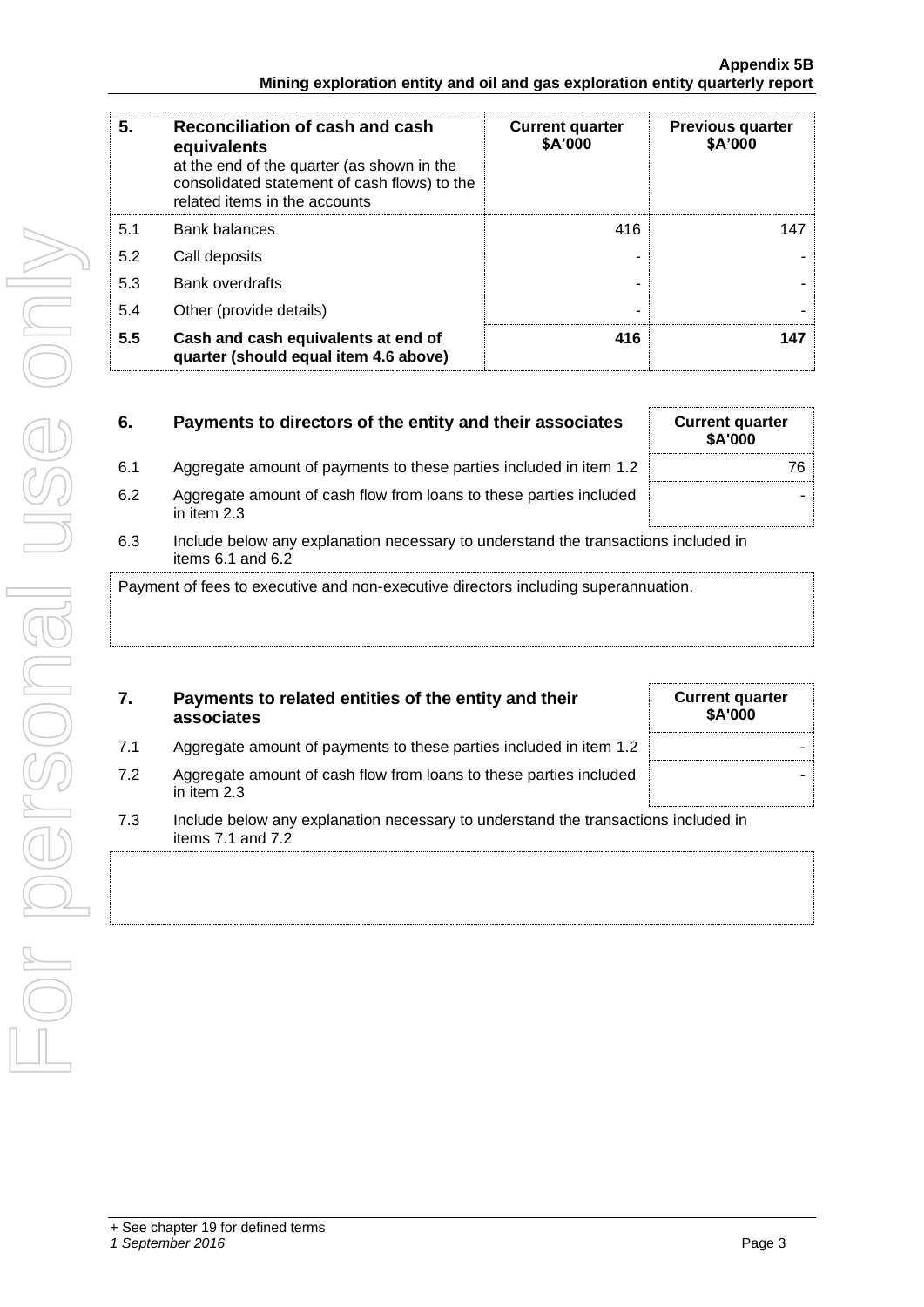| 8. | <b>Financing facilities available</b> |  |
|----|---------------------------------------|--|
|    | Add notes as necessary for an         |  |
|    | understanding of the position         |  |

- 8.1 Loan facilities
- 8.2 Credit standby arrangements
- 8.3 Other (advance on estimated R&D tax rebate)

| <b>Total facility amount</b><br>at quarter end<br>\$A'000 | Amount drawn at<br>quarter end<br>\$A'000 |  |
|-----------------------------------------------------------|-------------------------------------------|--|
|                                                           |                                           |  |
|                                                           |                                           |  |
| 750                                                       |                                           |  |

8.4 Include below a description of each facility above, including the lender, interest rate and whether it is secured or unsecured. If any additional facilities have been entered into or are proposed to be entered into after quarter end, include details of those facilities as well.

The Company has arranged the forward payment of its estimated 2020 R&D tax rebate through Innovative Technology Funding Pty Ltd. The advance is for up to \$750,000 being 80% of its expected tax rebate resulting from eligible R&D expenditure for the current financial year. The principal and accrued interest (at 15% p.a.) for the facility is repayable out of the actual tax refunded. The facility is for a maximum of 12 months and is secured against the Company's R&D offset rebate.

| 9.  | <b>Estimated cash outflows for next quarter</b> | \$A'000 |  |
|-----|-------------------------------------------------|---------|--|
| 9.1 | Exploration and evaluation                      | (670)   |  |
| 9.2 | Development                                     |         |  |
| 9.3 | Production                                      |         |  |
| 9.4 | Staff costs                                     | (77)    |  |
| 9.5 | Administration and corporate costs              | (31)    |  |
| 9.6 | Other (provide details if material)             |         |  |
| 9.7 | <b>Total estimated cash outflows</b>            |         |  |

| 10.  | <b>Changes in</b><br>tenements<br>(items $2.1(b)$ and<br>$2.2(b)$ above)                          | <b>Tenement</b><br>reference<br>and<br><b>location</b> | <b>Nature of interest</b> | Interest at<br>beginning<br>of quarter | <b>Interest</b><br>at end of<br>quarter |
|------|---------------------------------------------------------------------------------------------------|--------------------------------------------------------|---------------------------|----------------------------------------|-----------------------------------------|
| 10.1 | Interests in mining<br>tenements and<br>petroleum tenements<br>lapsed, relinquished<br>or reduced | E70/5145<br>(WA)                                       | <b>Direct</b>             | 100%                                   | $0\%$                                   |
| 10.2 | Interests in mining<br>tenements and<br>petroleum tenements<br>acquired or increased              |                                                        |                           |                                        |                                         |